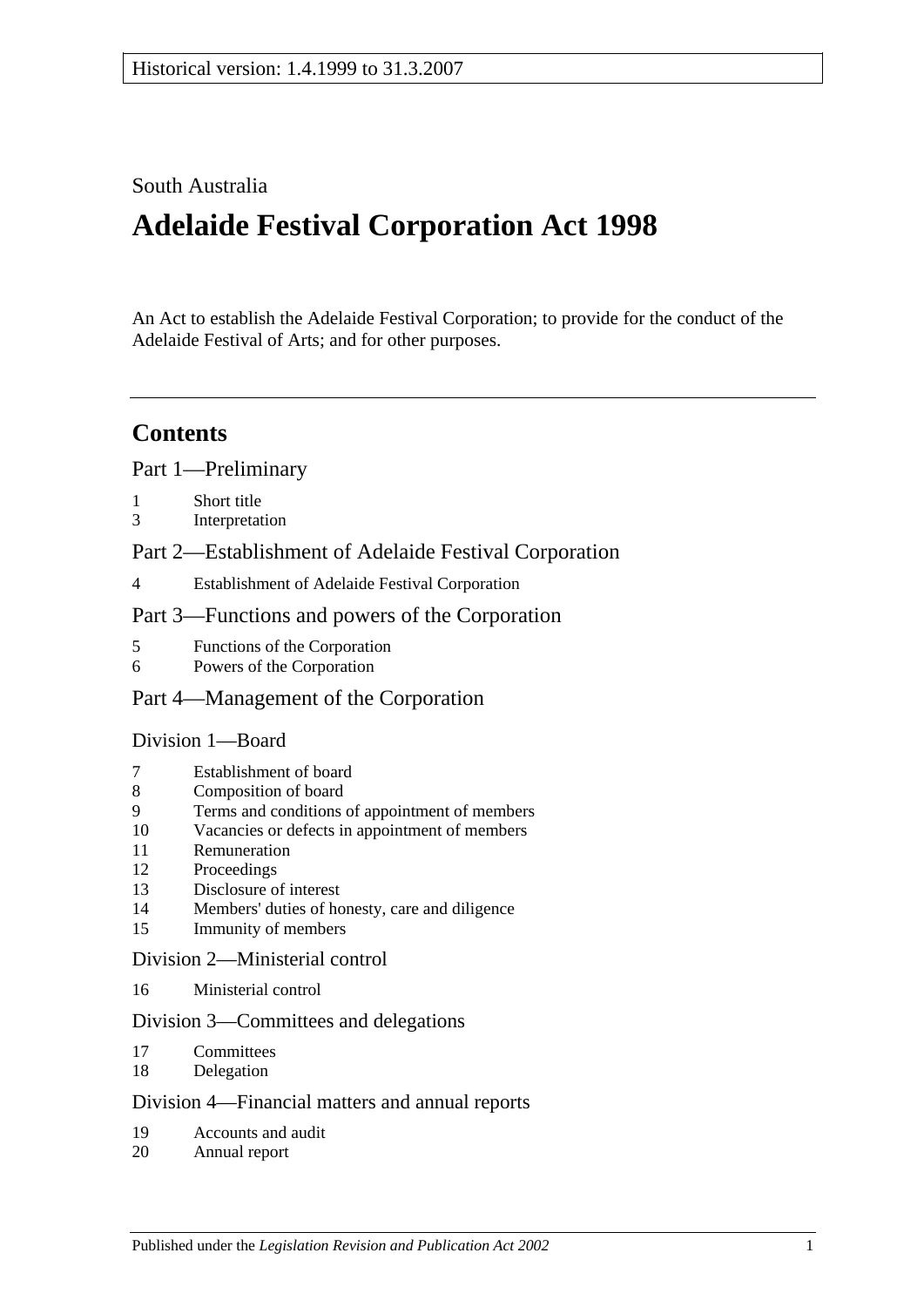#### [Part 5—Miscellaneous](#page-8-3)

- 21 [Common seal and execution of documents](#page-8-4)
- 22 [Corporation may conduct operations under other name](#page-9-0)
- 23 [Declaration of logos and official titles](#page-9-1)
- 24 [Protection of proprietary interests of Corporation](#page-9-2)
- 25 [Seizure and forfeiture of goods](#page-10-0)
- 26 [Approvals by Treasurer](#page-10-1)
- 27 [Regulations](#page-11-0)

#### [Schedule—Transitional provisions](#page-11-1)

- 1 [Transfer of staff](#page-11-2)<br>2 Transfer of asset
- 2 [Transfer of assets and liabilities](#page-11-3)

[Legislative history](#page-13-0)

#### <span id="page-1-0"></span>**The Parliament of South Australia enacts as follows:**

# **Part 1—Preliminary**

#### <span id="page-1-1"></span>**1—Short title**

This Act may be cited as the *Adelaide Festival Corporation Act 1998*.

#### <span id="page-1-2"></span>**3—Interpretation**

 $(1)$  In this Act—

*board* means the governing authority of the Corporation—see [Division 1](#page-3-1) of [Part 4;](#page-3-0)

*Corporation* means the Adelaide Festival Corporation established under this Act;

*logo* means a design (the copyright of which is vested in the Crown in right of the State) declared by the Minister by notice under [Part 5](#page-8-3) to be a logo;

*official insignia* means a logo, an official symbol or an official title;

*official symbol* means a combination of a logo and an official title;

*official title* means a name or title that is declared to be an official title by or under [Part 5;](#page-8-3)

*promote*, in relation to an event, includes organise, commission, support, market, advertise or act as project manager.

- (2) For the purposes of this Act, goods will be taken to be marked with official insignia if the insignia is affixed or annexed to, marked on, or incorporated in or with—
	- (a) the goods; or
	- (b) any covering or container in which the goods are wholly or partly enclosed; or
	- (c) anything placed in or attached to any such covering or container; or
	- (d) anything that is attached to the goods or around which the goods are wrapped or wound.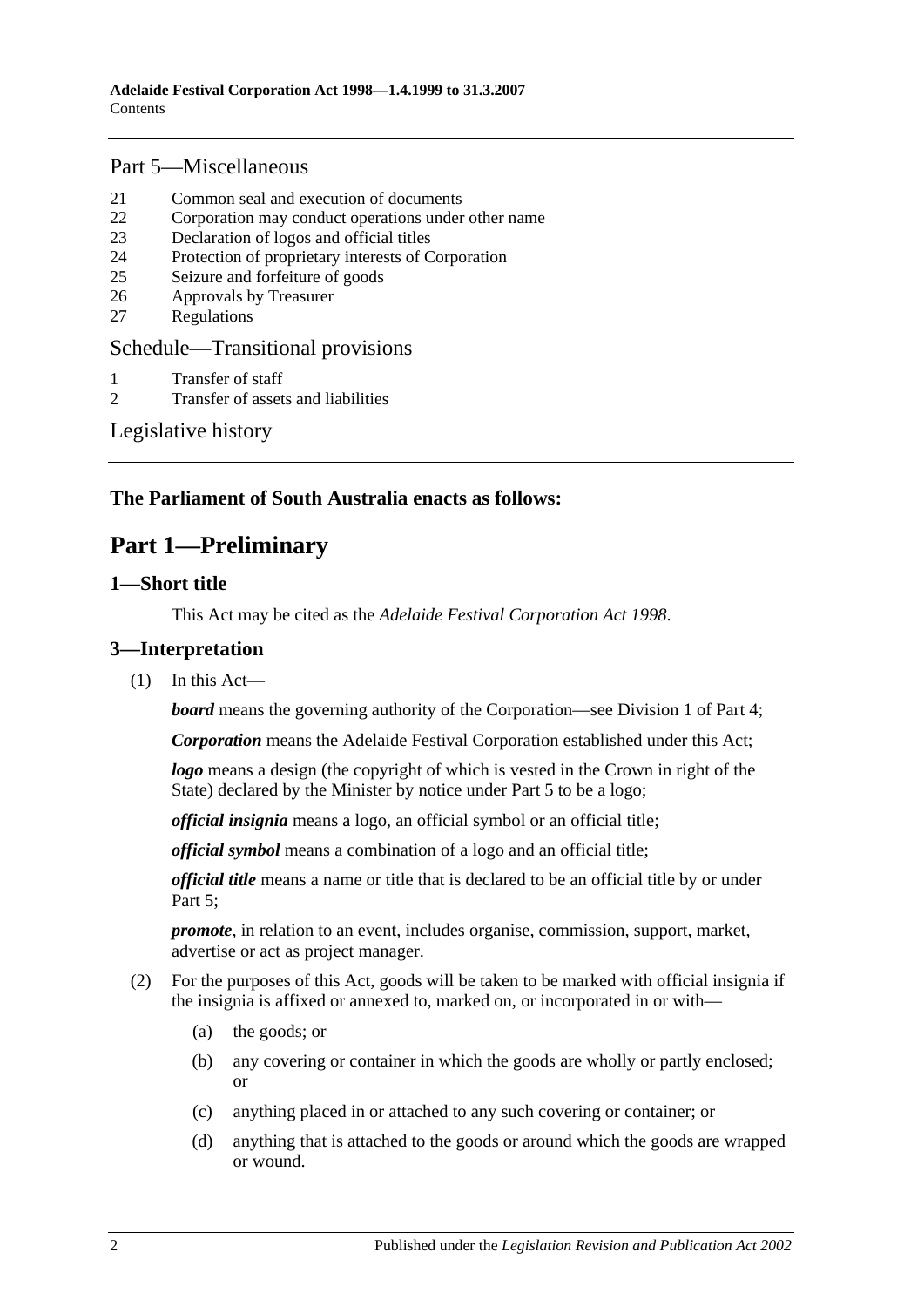# <span id="page-2-0"></span>**Part 2—Establishment of Adelaide Festival Corporation**

#### <span id="page-2-1"></span>**4—Establishment of Adelaide Festival Corporation**

- (1) The *Adelaide Festival Corporation* is established.
- (2) The Corporation—
	- (a) is a body corporate; and
	- (b) has perpetual succession and a common seal; and
	- (c) is capable of suing and being sued in its corporate name; and
	- (d) has the functions and powers assigned or conferred by or under this Act.
- (3) The Corporation is an instrumentality of the Crown and holds its property on behalf of the Crown.

# <span id="page-2-2"></span>**Part 3—Functions and powers of the Corporation**

#### <span id="page-2-3"></span>**5—Functions of the Corporation**

The functions of the Corporation are—

- (a) to conduct in Adelaide and other parts of the State the multifaceted arts event that is known as the Adelaide Festival of Arts;
- (b) to continue and further develop the Adelaide Festival of Arts as an event of international standing and excellence;
- (c) to conduct or promote other events and activities;
- (d) to provide advisory, consultative, managerial or support services within areas of the Corporation's expertise;
- (e) to undertake other activities that promote the arts or public interest in the arts, or that otherwise involve an appropriate use of its resources;
- (f) to carry out other functions assigned to the Corporation by or under this or any other Act, or by the Minister.

#### <span id="page-2-4"></span>**6—Powers of the Corporation**

- (1) The Corporation has all the powers of a natural person together with the powers conferred on it under this or any other Act.
- (2) The Corporation may, for example—
	- (a) employ staff on terms and conditions determined by the Corporation or make use of the services of staff employed in the public or private sector;
	- (b) engage agents, consultants or other contractors;
	- (c) enter into contracts or agreements with artists, performers, entertainers and other persons involved in the arts, or employ such persons;
	- (d) enter into other contracts, agreements or arrangements;
	- (e) acquire, hold, deal with and dispose of any interest in real or personal property;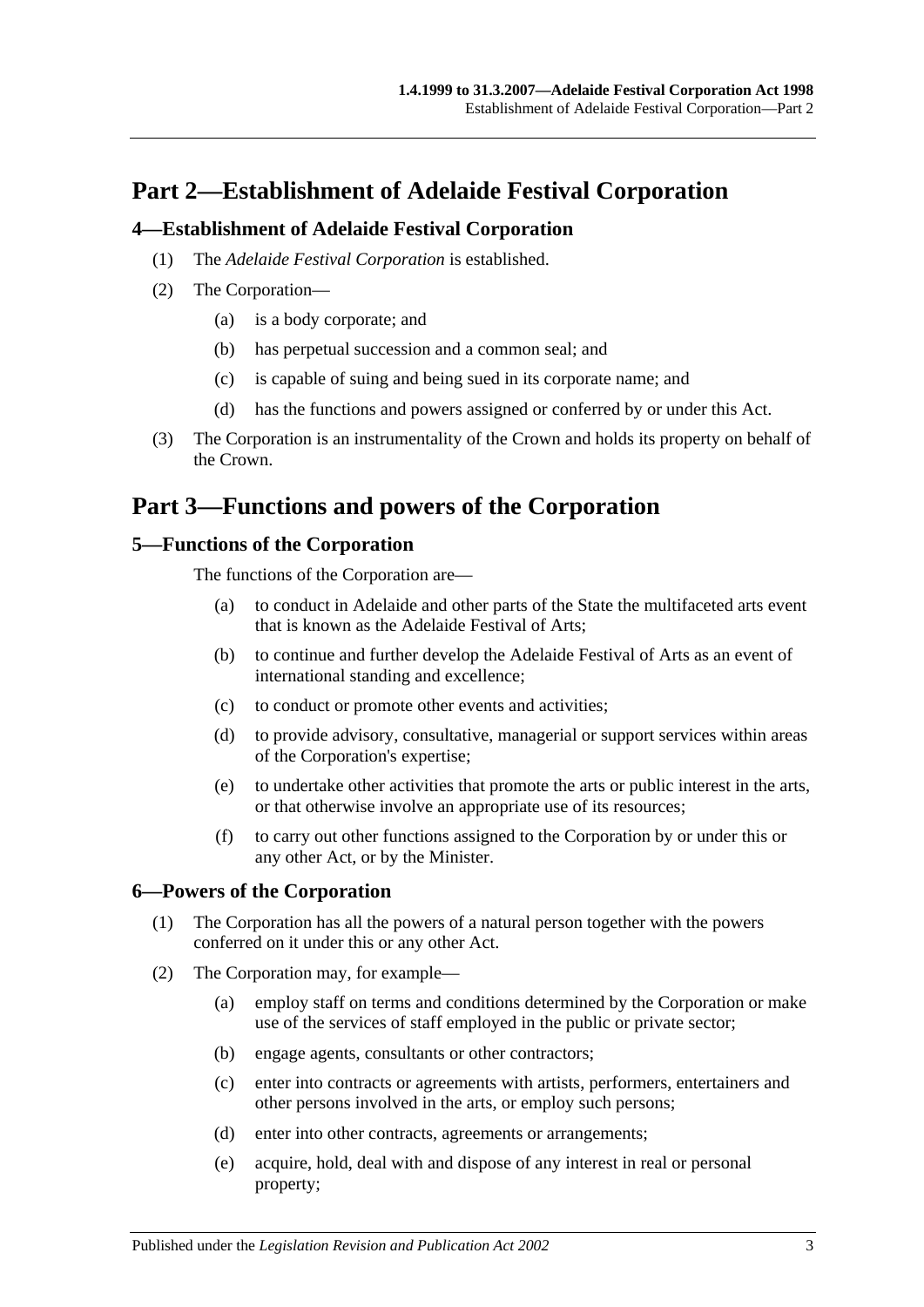- (f) accept gifts or grants or obtain financial sponsorship from any person or body;
- (g) carry on any advertising and promotional activities;
- (h) conduct events and establish, operate or manage venues and other facilities (including food and liquor facilities);
- (i) regulate and control admission to any venue for any event or activity conducted, promoted or undertaken by the Corporation, and charge and collect fees for admission to any such venue;
- (j) grant for fee or other consideration advertising or sponsorship rights or other rights, licences or concessions in connection with events or activities conducted, promoted or undertaken by the Corporation;
- (k) publish or produce books, programs, brochures, films, souvenirs and other things relating to events or activities conducted, promoted or undertaken by the Corporation;
- (l) sell or supply food and drink (including alcoholic beverages), books, programs, brochures, films, souvenirs and other things in connection with events or activities conducted, promoted or undertaken by the Corporation;
- (m) grant or dispose of rights to televise, broadcast or record any events or activities conducted, promoted or undertaken by the Corporation;
- (n) restrict, control and make charges for the use of official insignia;
- (o) take out policies of insurance in its own right or on behalf of the State;
- (p) acquire and hold licences;
- (q) participate (whether as a member or otherwise) in, or otherwise be involved in the activities of, national or international organisations or associations involved in the arts, or the promotion of the arts;
- (r) enter into any partnership or joint venture arrangement;
- <span id="page-3-3"></span>(s) form, or acquire, hold, deal with and dispose of shares or other interests in, or securities issued by, bodies corporate, whether within or outside the State;
- <span id="page-3-4"></span>(t) borrow money and obtain other forms of financial accommodation;
- (u) act as trustee on behalf of another person in connection with the performance of its functions under this Act.
- (3) However, the Corporation must not, without the approval of the Treasurer, exercise a power referred to in [subsection](#page-3-3) (2)(s) or [\(t\).](#page-3-4)
- (4) The Corporation may exercise its powers within and outside the State.

# <span id="page-3-1"></span><span id="page-3-0"></span>**Part 4—Management of the Corporation**

#### **Division 1—Board**

#### <span id="page-3-2"></span>**7—Establishment of board**

(1) There will be a board to act as the governing authority of the Corporation.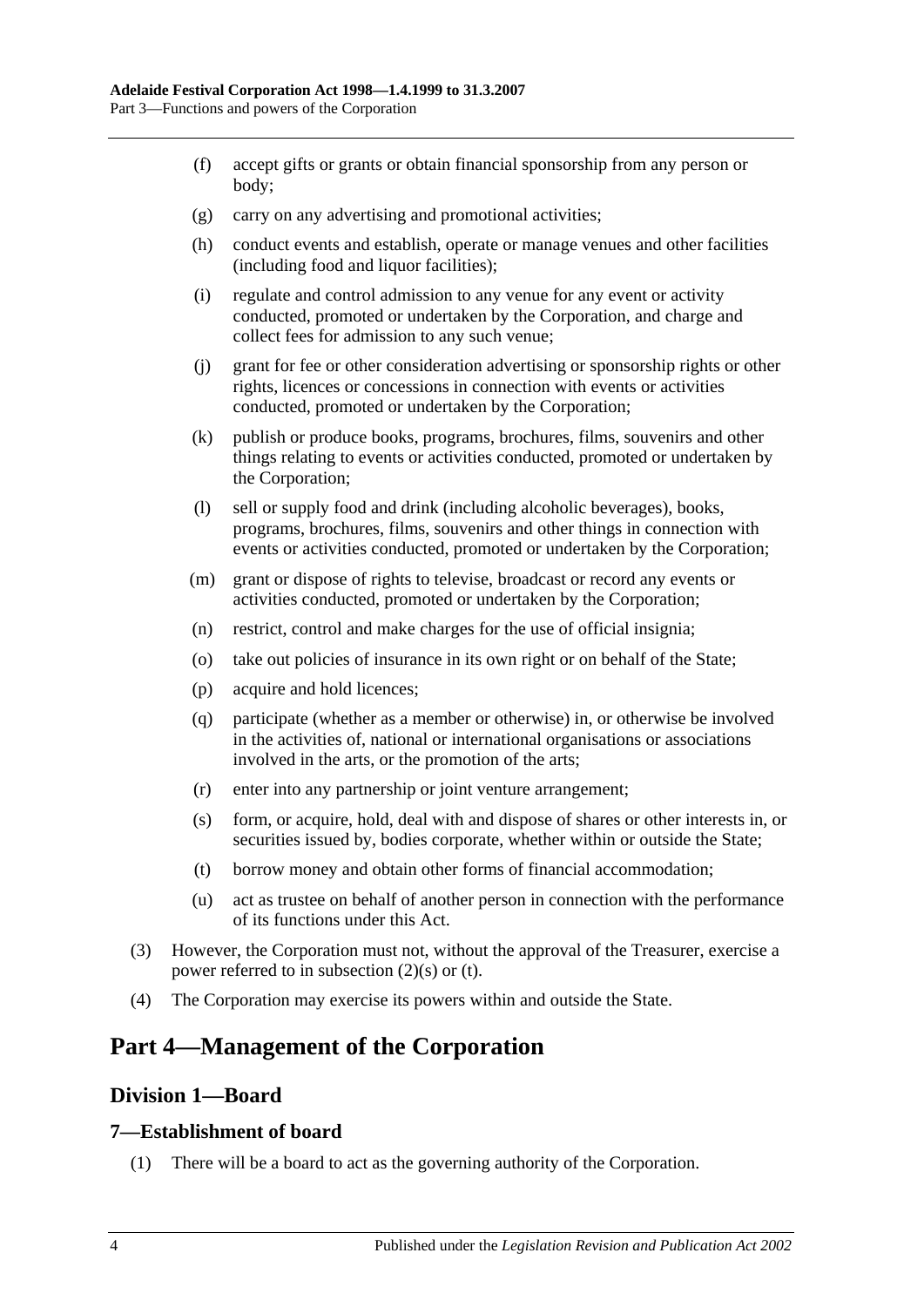(2) The functions and powers of the Corporation may be performed and exercised by the board and decisions made by the board are decisions of the Corporation.

#### <span id="page-4-0"></span>**8—Composition of board**

- (1) The board will consist of not more than eight members appointed by the Governor, of whom—
	- (a) one will be a person selected from a panel of three persons nominated by the Friends of the Adelaide Festival Incorporated; and
	- (b) one will be a person selected from a panel of three persons nominated by The Corporation of the City of Adelaide; and
	- (c) the remainder will be persons nominated by the Minister.
- (2) At least two members of the board must be women and at least two must be men.
- (3) One member of the board will be appointed by the Governor to chair meetings of the board.
- (4) The Governor may appoint a suitable person to be a deputy of a member (being a person nominated by the body or person who nominated the member) and a person so appointed may act as a member of the board in the absence of the member.

#### <span id="page-4-1"></span>**9—Terms and conditions of appointment of members**

- (1) A member of the board will be appointed for a term, not exceeding three years, specified in the instrument of appointment.
- (2) A member is, at the expiration of a term of appointment, eligible for reappointment but not so as to hold office for consecutive terms that exceed six years in total.
- <span id="page-4-4"></span>(3) The Governor may remove a member from office on any grounds that the Governor considers sufficient.
- (4) The office of a member becomes vacant if the member—
	- (a) dies; or
	- (b) completes a term of office and is not reappointed; or
	- (c) resigns by written notice to the Minister; or
	- (d) is convicted of an indictable offence; or
	- (e) is removed from office under [subsection](#page-4-4) (3).

#### <span id="page-4-2"></span>**10—Vacancies or defects in appointment of members**

An act or proceeding of the board is not invalid by reason only of a vacancy in its membership and, despite the subsequent discovery of a defect in the appointment of a member, an act or proceeding of the board will be as valid and effectual as if the member had been duly appointed.

#### <span id="page-4-3"></span>**11—Remuneration**

A member of the board is entitled to such remuneration, allowances and expenses as may be determined by the Governor.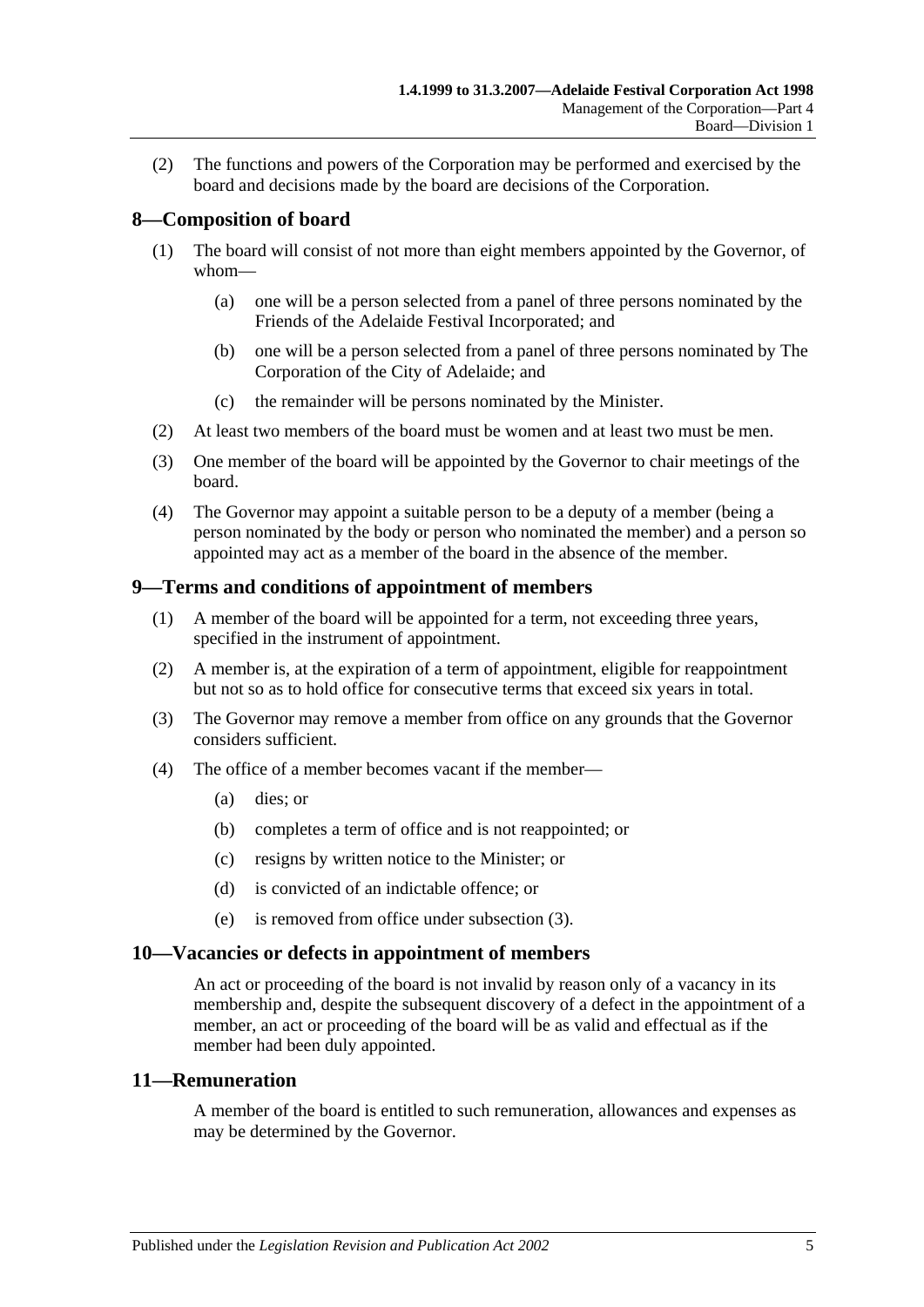#### <span id="page-5-0"></span>**12—Proceedings**

- (1) A quorum of the board consists of one half the total number of its members (ignoring any fraction resulting from the division) plus one.
- (2) In the absence of the member appointed to chair meetings of the board at a meeting of the board, a member chosen by the members present at the meeting will preside.
- (3) A decision carried by a majority of the votes cast by members at a meeting is a decision of the board.
- (4) Each member present at a meeting of the board has one vote on any question arising for decision and, if the votes are equal, the member presiding at the meeting may exercise a casting vote.
- (5) A conference by telephone or other electronic means between members will, for the purposes of this section, be taken to be a meeting of the board at which the participating members are present if—
	- (a) notice of the conference is given to all members in the manner determined by the board for the purpose; and
	- (b) each participating member is capable of communicating with every other participating member during the conference.
- (6) A proposed resolution of the board becomes a valid decision of the board despite the fact that it is not voted on at a meeting of the board if—
	- (a) notice of the proposed resolution is given to all members in accordance with procedures determined by the board; and
	- (b) a majority of the members expresses concurrence in the proposed resolution by letter or by facsimile transmission or other electronically transmitted written communication setting out the terms of the resolution.
- (7) The board must have accurate minutes kept of its proceedings.
- (8) Subject to this Act, the board may determine its own procedures.

#### <span id="page-5-2"></span><span id="page-5-1"></span>**13—Disclosure of interest**

- (1) A member of the board who has a direct or indirect pecuniary or personal interest in a matter under consideration by the board—
	- (a) must disclose the nature of the interest to the board; and
	- (b) must not take part in any deliberations or decision of the board in relation to that matter.

Maximum penalty: \$10 000 or imprisonment for 2 years.

- (2) A member of the board will not be taken to have a direct or indirect interest in a matter for the purposes of this section by reason only of the fact that the member has an interest in the matter that is shared in common with the public, the arts industry generally or a substantial section of the public or the industry.
- (3) It is a defence to a charge of an offence against [subsection](#page-5-2) (1) to prove that the defendant was not, at the time of the alleged offence, aware of his or her interest in the matter.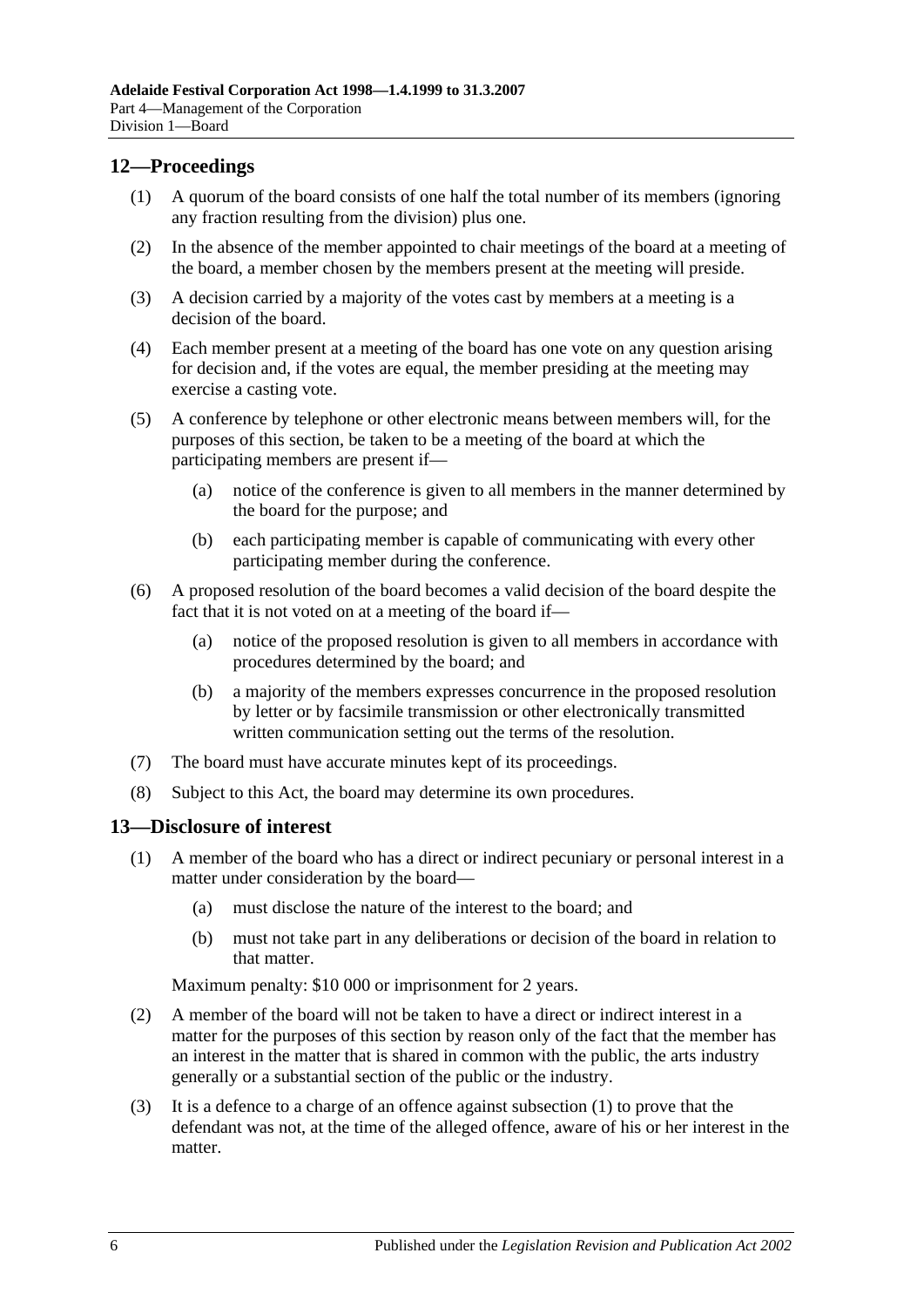- (4) A disclosure under this section must be recorded in the minutes of the board and reported to the Minister.
- (5) If, in the Minister's opinion, a particular interest or office of a member is of such significance as to be inconsistent with the proper discharge of the duties of a member of the board, the Minister may require that the member either cease to have or hold the interest or office or resign from the board (and non-compliance with the requirement constitutes misconduct and hence a ground for removal of the member from the board).
- (6) If a member discloses an interest in a proposed contract under this section and takes no part in any deliberations or decision of the board on the contract—
	- (a) the contract is not liable to be avoided by the Corporation; and
	- (b) the member is not liable to account for profits derived from the contract.

#### <span id="page-6-0"></span>**14—Members' duties of honesty, care and diligence**

(1) A member of the board must at all times act honestly in the performance of official functions.

Maximum penalty: \$20 000 or imprisonment for 4 years.

- (2) A member of the board must at all times exercise a reasonable degree of care and diligence in the performance of official functions.
- <span id="page-6-2"></span>(3) If a member of the board is culpably negligent in the performance of official functions, the member is guilty of an offence. Maximum penalty: \$20 000.
- (4) A member is not culpably negligent for the purposes of [subsection](#page-6-2) (3) unless the court is satisfied the member's conduct fell sufficiently short of the standard required of the member to warrant the imposition of a criminal sanction.
- (5) A member or former member of the board must not make improper use of information acquired through his or her official position to gain directly or indirectly a personal advantage for himself, herself or another, or to cause detriment to the Corporation or the State.

Maximum penalty: \$20 000 or imprisonment for 4 years.

(6) A member of the board must not make improper use of his or her official position to gain directly or indirectly a personal advantage for himself, herself or another or to cause detriment to the Corporation or the State.

Maximum penalty: \$20 000 or imprisonment for 4 years.

- (7) This section—
	- (a) operates both inside and outside the State; and
	- (b) is in addition to, and does not derogate from, other laws.

#### <span id="page-6-3"></span><span id="page-6-1"></span>**15—Immunity of members**

- (1) A member of the board incurs no civil liability for an honest act or omission in the performance or exercise, or purported performance or exercise, of functions or powers under this Act.
- (2) The immunity conferred by [subsection](#page-6-3) (1) does not extend to culpable negligence.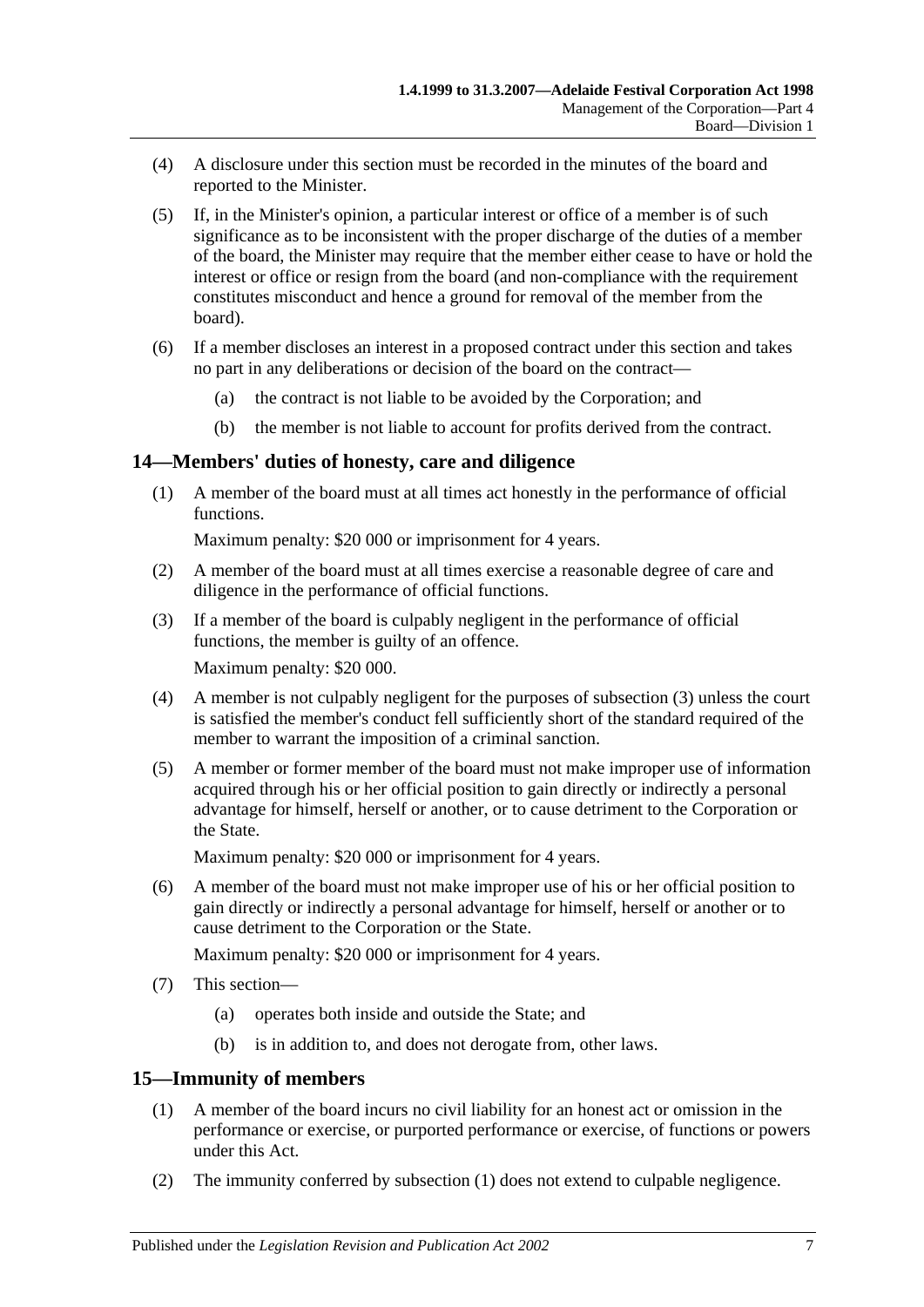(3) A civil liability that would, but for this section, attach to a member of the board attaches instead to the Crown.

### <span id="page-7-0"></span>**Division 2—Ministerial control**

#### <span id="page-7-1"></span>**16—Ministerial control**

- (1) Subject to [subsection](#page-7-5) (2), the board is subject to the control and direction of the **Minister**
- <span id="page-7-5"></span>(2) No Ministerial direction can be given—
	- (a) as to the artistic content of an event or activity conducted by the Corporation; or
	- (b) as to the manner in which the board is to deal with a testamentary or other gift.

### <span id="page-7-2"></span>**Division 3—Committees and delegations**

#### <span id="page-7-3"></span>**17—Committees**

- (1) The board may establish such committees (including advisory or subcommittees) as the board thinks fit.
- (2) The membership of a committee will be determined by the board and may, but need not, consist of, or include, members of the board.
- (3) The procedures to be observed in relation to the conduct of the business of a committee will be—
	- (a) as determined by the board;
	- (b) insofar as a procedure is not determined under paragraph (a)—as determined by the committee.

#### <span id="page-7-4"></span>**18—Delegation**

- (1) The board may, by instrument in writing, delegate functions or powers under this Act.
- (2) A function or power delegated under this section may, if the instrument of delegation so provides, be further delegated.
- (3) A delegation—
	- (a) may be made—
		- (i) to a particular person, committee or body; or
		- (ii) to the person for time being occupying a particular office or position; and
	- (b) may be made subject to conditions and limitations specified in the instrument of delegation; and
	- (c) is revocable at will and does not derogate from the power of the delegator to act in any matter.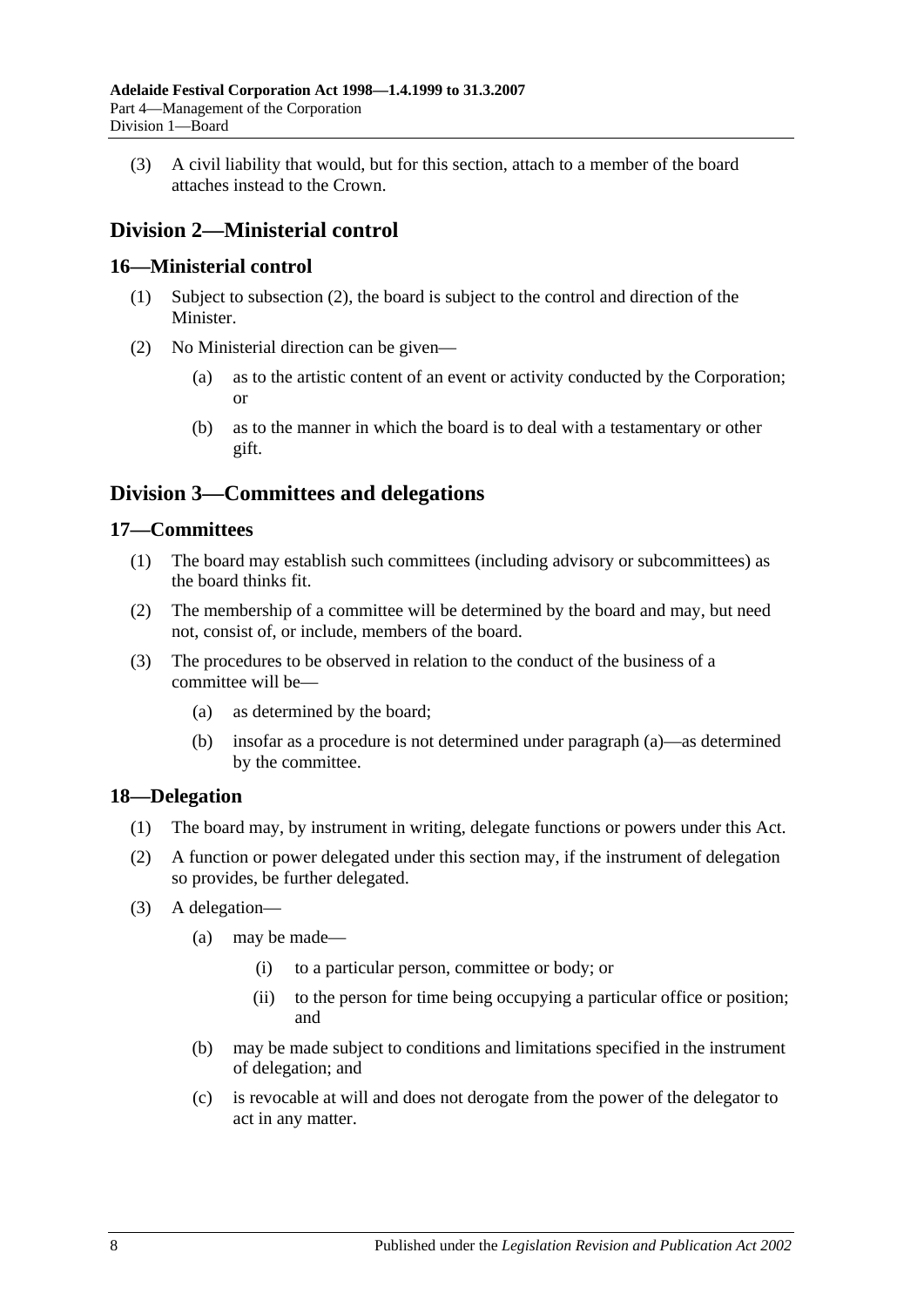<span id="page-8-5"></span>(4) A delegate must not act pursuant to the delegation in any matter in which the delegate has a direct or indirect pecuniary or personal interest.

Maximum penalty: \$10 000 or imprisonment for 2 years.

(5) It is a defence to a charge of an offence against [subsection](#page-8-5) (4) to prove that the defendant was, at the time of the alleged offence, unaware of his or her interest in the matter.

#### <span id="page-8-0"></span>**Division 4—Financial matters and annual reports**

#### <span id="page-8-1"></span>**19—Accounts and audit**

- (1) The board must cause proper accounting records to be kept in relation to the financial affairs of the Corporation, and must have annual statements of account prepared in respect of each financial year.
- (2) The accounting records and the statements of account must comply with—
	- (a) any instructions of the Treasurer under section 41 of the *[Public and Finance](http://www.legislation.sa.gov.au/index.aspx?action=legref&type=act&legtitle=Public%20and%20Finance%20Act%201987)  Act [1987](http://www.legislation.sa.gov.au/index.aspx?action=legref&type=act&legtitle=Public%20and%20Finance%20Act%201987)*; and
	- (b) any further requirements imposed by the Auditor-General.
- (3) The Auditor-General may at any time audit the accounts of the Corporation and must audit the annual statements of account.

#### <span id="page-8-2"></span>**20—Annual report**

- (1) The board must, on or before 30 September in every year, forward to the Minister a report on the work and operations of the Corporation for the preceding financial year.
- (2) The report must contain the audited statements of account of the Corporation for the preceding financial year.
- (3) The Minister must, within 12 sitting days after receiving a report under this section, have copies of the report laid before both Houses of Parliament.

# <span id="page-8-3"></span>**Part 5—Miscellaneous**

#### <span id="page-8-4"></span>**21—Common seal and execution of documents**

- (1) The common seal of the Corporation must not be affixed to a document except in pursuance of a decision of the board and the fixing of the seal must be attested by the signatures of two members of the board.
- <span id="page-8-6"></span>(2) The board may, by instrument under the common seal of the Corporation, authorise a person or persons (whether nominated by name or by office or title) to execute documents on behalf of the Corporation subject to conditions and limitations (if any) specified in the instrument of authority.
- (3) Without limiting [subsection](#page-8-6) (2), an authority may be given so as to authorise two or more persons to execute documents jointly on behalf of the Corporation.
- (4) A document is duly executed by the Corporation if—
	- (a) the common seal of the Corporation is affixed to the document in accordance with this section; or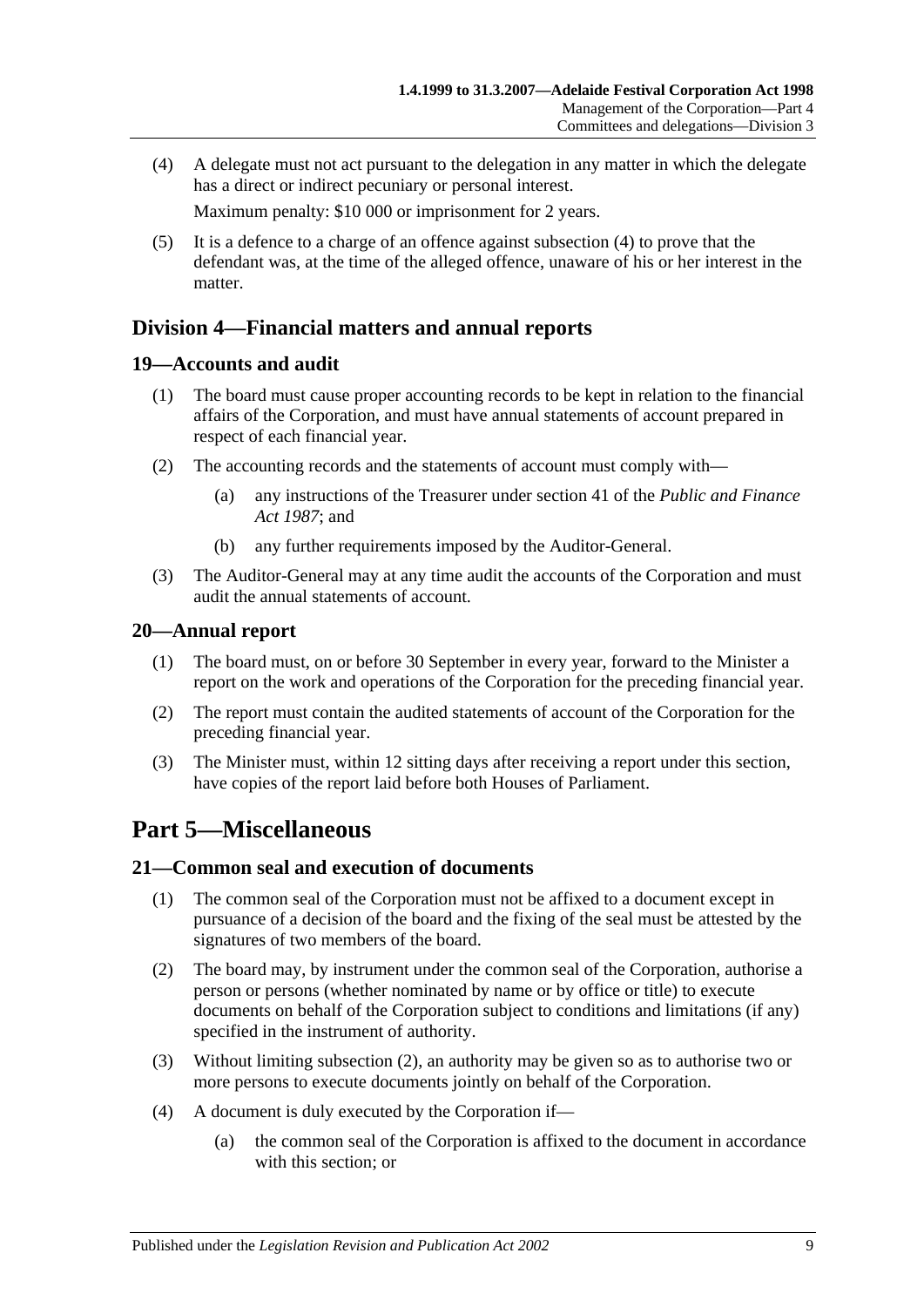(b) the document is signed on behalf of the Corporation by a person or persons in accordance with authority conferred under this section.

#### <span id="page-9-3"></span><span id="page-9-0"></span>**22—Corporation may conduct operations under other name**

- (1) The Corporation may, if the board so determines, conduct its operations or any part of its operations not under the name *Adelaide Festival Corporation* but under some other name declared by the Minister by notice in the Gazette.
- (2) However, the Minister must not make a declaration under [subsection](#page-9-3) (1) in relation to a name that is registered or otherwise protected under another Act unless the Minister is acting with the consent or agreement of the person who has the benefit of the registration or protection.
- (3) The *Adelaide Festival Corporation* and any other name declared under [subsection](#page-9-3) (1) are official titles.

#### <span id="page-9-1"></span>**23—Declaration of logos and official titles**

- (1) The Minister may, by notice in the Gazette, declare a logo to be a logo in respect of the Corporation or a particular event or activity conducted, promoted or undertaken by the Corporation.
- <span id="page-9-4"></span>(2) The Minister may, by notice in the Gazette, declare a name or a title of an event or activity conducted, promoted or undertaken by the Corporation to be an official title.
- (3) However, the Minister must not make a declaration under [subsection](#page-9-4) (2) in relation to a name or title that is registered or otherwise protected under another Act unless the Minister is acting with the consent or agreement of the person who has the benefit of the registration or protection.
- (4) The Minister may, by notice in the Gazette, vary or revoke a notice under this section.

#### <span id="page-9-2"></span>**24—Protection of proprietary interests of Corporation**

- (1) The Corporation has a proprietary interest in all official insignia.
- <span id="page-9-5"></span>(2) A person must not, without the consent of the Corporation, in the course of a trade or business—
	- (a) use a name in which the Corporation has a proprietary interest under this section for the purpose of promoting the sale of services or the provision of any benefits; or
	- (b) sell goods marked with official insignia; or
	- (c) use official insignia for the purpose of promoting the sale of goods or services.

Maximum penalty: \$20 000.

(3) A person must not, without the consent of the Corporation, assume a name or description that consist of, or includes, official insignia.

Maximum penalty: \$20 000.

- (4) A consent under this section—
	- (a) may be given with or without conditions (including conditions requiring payment to the Corporation); and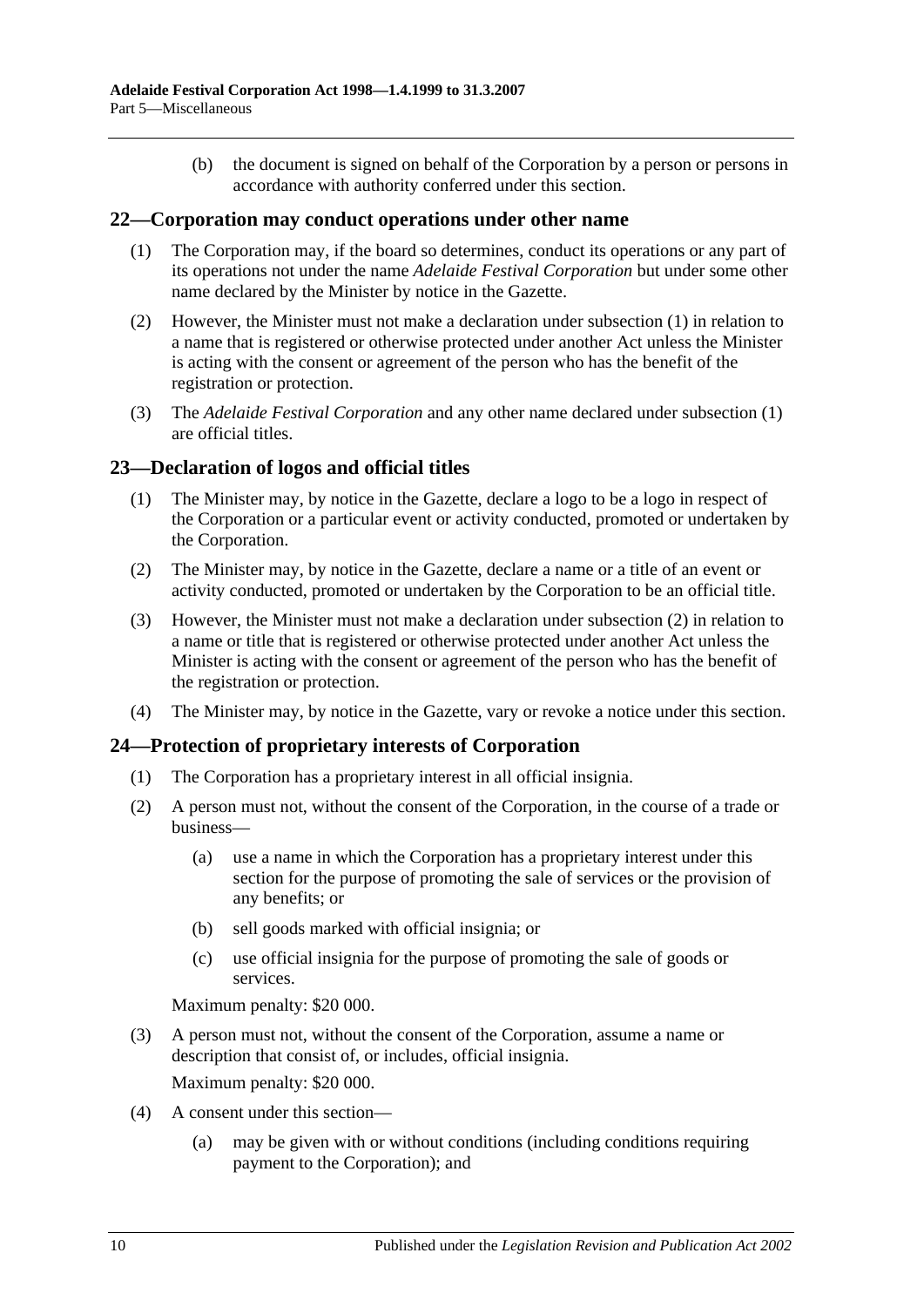- (b) may be given generally by notice in the Gazette or by notice in writing addressed to an applicant for the consent; and
- (c) may be revoked by the Corporation for breach of a condition by notice in writing given personally or by post to a person who has the benefit of the consent.
- <span id="page-10-2"></span>(5) The Supreme Court may, on the application of the Corporation, grant an injunction to restrain a breach of this section.
- <span id="page-10-3"></span>(6) The court by which a person is convicted of an offence against this section may, on the application of the Corporation, order the convicted person to pay compensation of an amount fixed by the court to the Corporation.
- (7) [Subsections](#page-10-2) (5) and [\(6\)](#page-10-3) do not derogate from any civil remedy that may be available to the Corporation apart from those subsections.

#### <span id="page-10-0"></span>**25—Seizure and forfeiture of goods**

- $(1)$  If—
	- (a) goods apparently intended for a commercial purpose are marked with official insignia; and
	- (b) a member of the police force suspects on reasonable grounds that the use of the insignia has not been authorised by the Corporation,

the member may seize those goods.

- <span id="page-10-4"></span>(2) If goods have been seized under this section and—
	- (a) proceedings are not instituted for an offence against [section](#page-9-5) 24(2) in relation to the goods within three months of their seizure; or
	- (b) after proceedings have been instituted and completed, the defendant is not convicted,

the person from whom they were seized is entitled to recover—

- (c) the goods or, if they have been destroyed, compensation equal to the market value of the goods at the time of their seizure; and
- (d) compensation for any loss suffered by reason of the seizure of the goods.
- (3) An action for the payment of compensation under [subsection](#page-10-4) (2) may be brought against the Corporation in any court of competent jurisdiction.
- (4) The court by which a person is convicted of an offence against this Act may order that goods to which the offence relates be forfeited to the Crown.
- (5) Any goods forfeited to the Crown must be disposed of in such manner as the Minister may direct and, if sold, the proceeds of the sale paid into the Consolidated Account.

#### <span id="page-10-1"></span>**26—Approvals by Treasurer**

- (1) An approval given by the Treasurer under this Act may be—
	- (a) specific or general; and
	- (b) conditional or unconditional.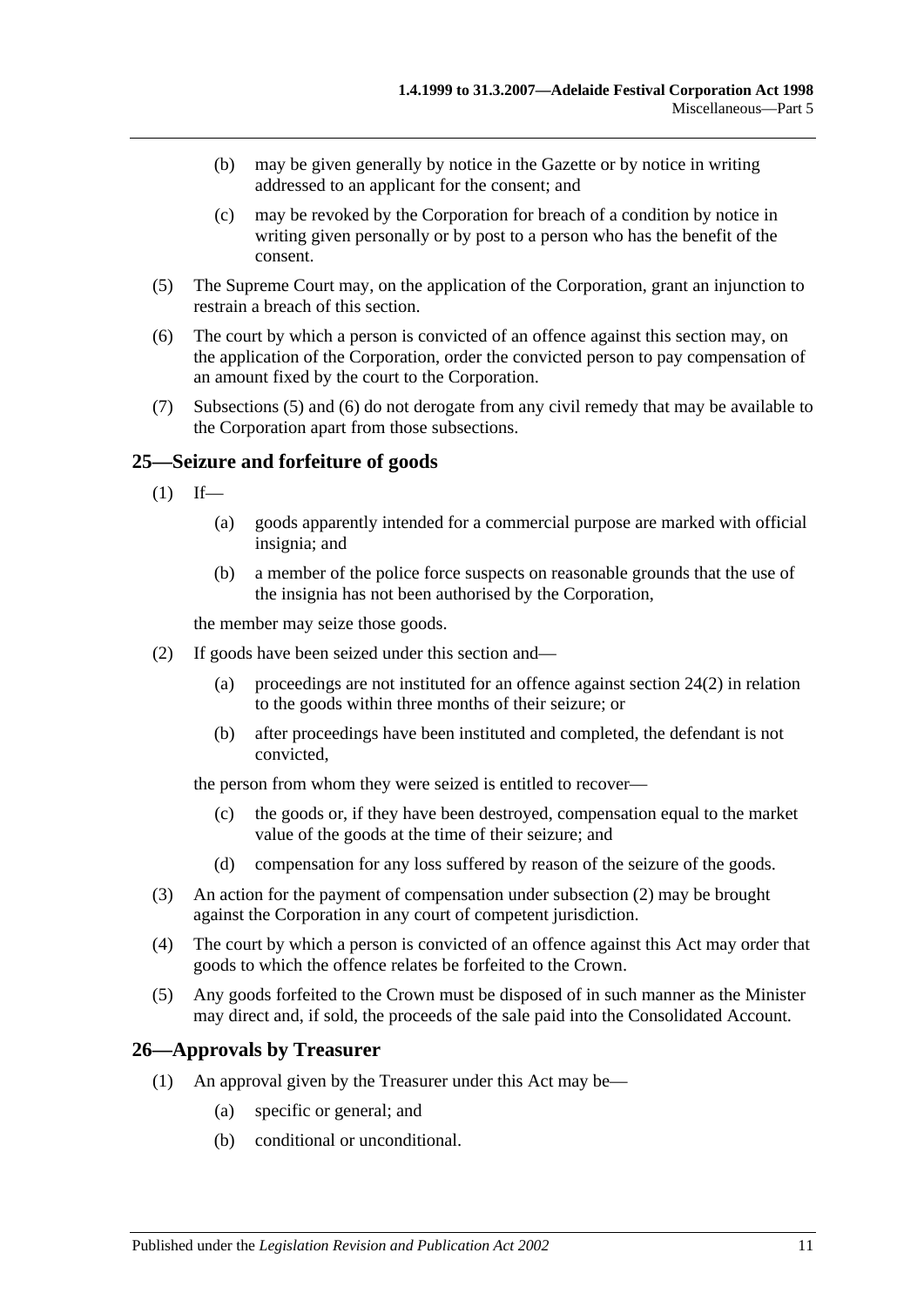(2) An approval given by the Treasurer may be varied or revoked by the Treasurer at any time.

#### <span id="page-11-0"></span>**27—Regulations**

The Governor may make such regulations as are contemplated by, or necessary or expedient for the purposes of, this Act.

# <span id="page-11-1"></span>**Schedule—Transitional provisions**

#### <span id="page-11-4"></span><span id="page-11-2"></span>**1—Transfer of staff**

- (1) The Governor may, by proclamation, declare that a person who is, immediately before the commencement of this clause, employed or engaged for any purpose associated with the conduct of the Adelaide Festival of Arts is to be employed in a position in the employment of the Corporation (and such a proclamation will have effect according to its terms).
- (2) The transfer of a person's employment under [subclause](#page-11-4) (1)—
	- (a) does not constitute a termination of a pre-existing employment agreement; and
	- (b) does not affect—
		- (i) existing conditions of employment or existing or accrued rights to leave; or
		- (ii) a process commenced for variation of those conditions or rights.
- (3) The Governor may, by proclamation, make any transitional or ancillary provision that may be necessary or expedient in connection with the operation of [subclause](#page-11-4) (1).

#### <span id="page-11-5"></span><span id="page-11-3"></span>**2—Transfer of assets and liabilities**

- (1) The Minister may, by instrument in writing, vest assets or liabilities of the Minister associated with the Adelaide Festival of Arts in the Corporation.
- (2) An instrument under [subclause](#page-11-5) (1) may, in relation to assets or liabilities of the Minister associated with the Adelaide Festival of Arts, be expressed to operate—
	- (a) in relation to all assets or liabilities;
	- (b) in relation to various classes of assets or liabilities;
	- (c) in relation to specific assets or liabilities.
- (3) An instrument under [subclause](#page-11-5) (1) may make other provisions that in the opinion of the Minister are necessary or expedient in connection with the vesting of assets or liabilities.
- (4) The vesting of assets or liabilities under this clause operates by force of this clause and despite the provisions of any other law or instrument.
- <span id="page-11-6"></span>(5) The Registrar-General or another authority required or authorised under a law of the State to register or record transactions affecting assets or liabilities, or documents relating to such transactions, must, on application under this clause, register or record in an appropriate manner a vesting under this clause.
- (6) No fee is payable in respect of an application under [subclause](#page-11-6) (5).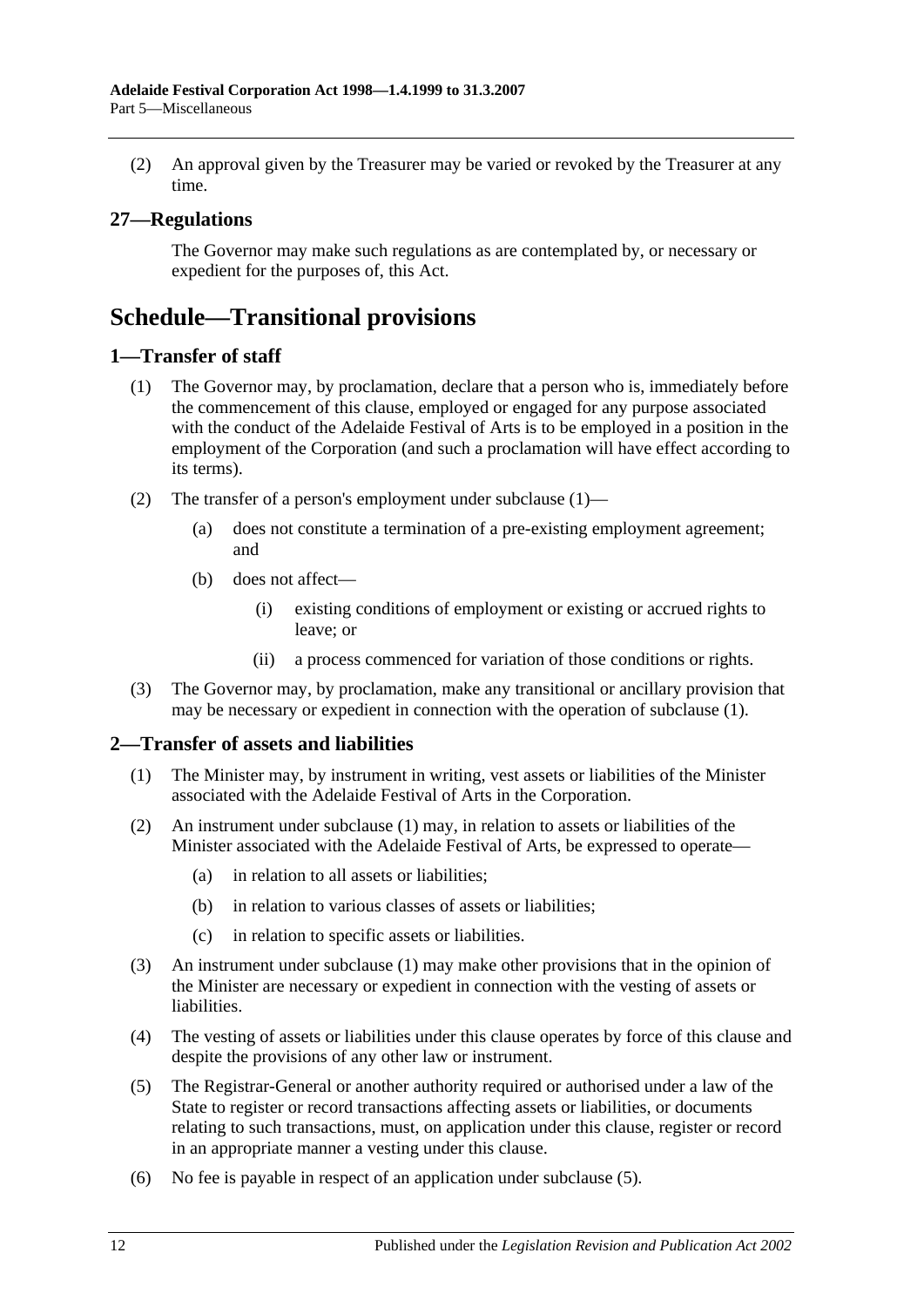- (7) Nothing done under this clause—
	- (a) constitutes a breach of, or default under, an Act or other law; or
	- (b) constitutes a breach of, or default under, a contract, agreement, understanding or undertaking; or
	- (c) constitutes a breach of a duty of confidence (whether arising by contract, in equity or by custom or in any other way); or
	- (d) constitutes a civil or criminal wrong; or
	- (e) terminates an agreement or obligation or fulfils any condition that allows a person to terminate an agreement or obligation, or gives rise to any other right or remedy; or
	- (f) releases a surety or other obligee wholly or in part from an obligation.
- (8) In this clause—

*asset* means—

- (a) a present, contingent or future legal or equitable estate or interest in real or personal property; or
- (b) a present, contingent or future right, power, privilege or immunity,

(and includes a present or future cause of action in favour of the Minister);

*liability* means a present, contingent or future liability or obligation (including a non-pecuniary obligation and a present or future cause of action against the Minister).